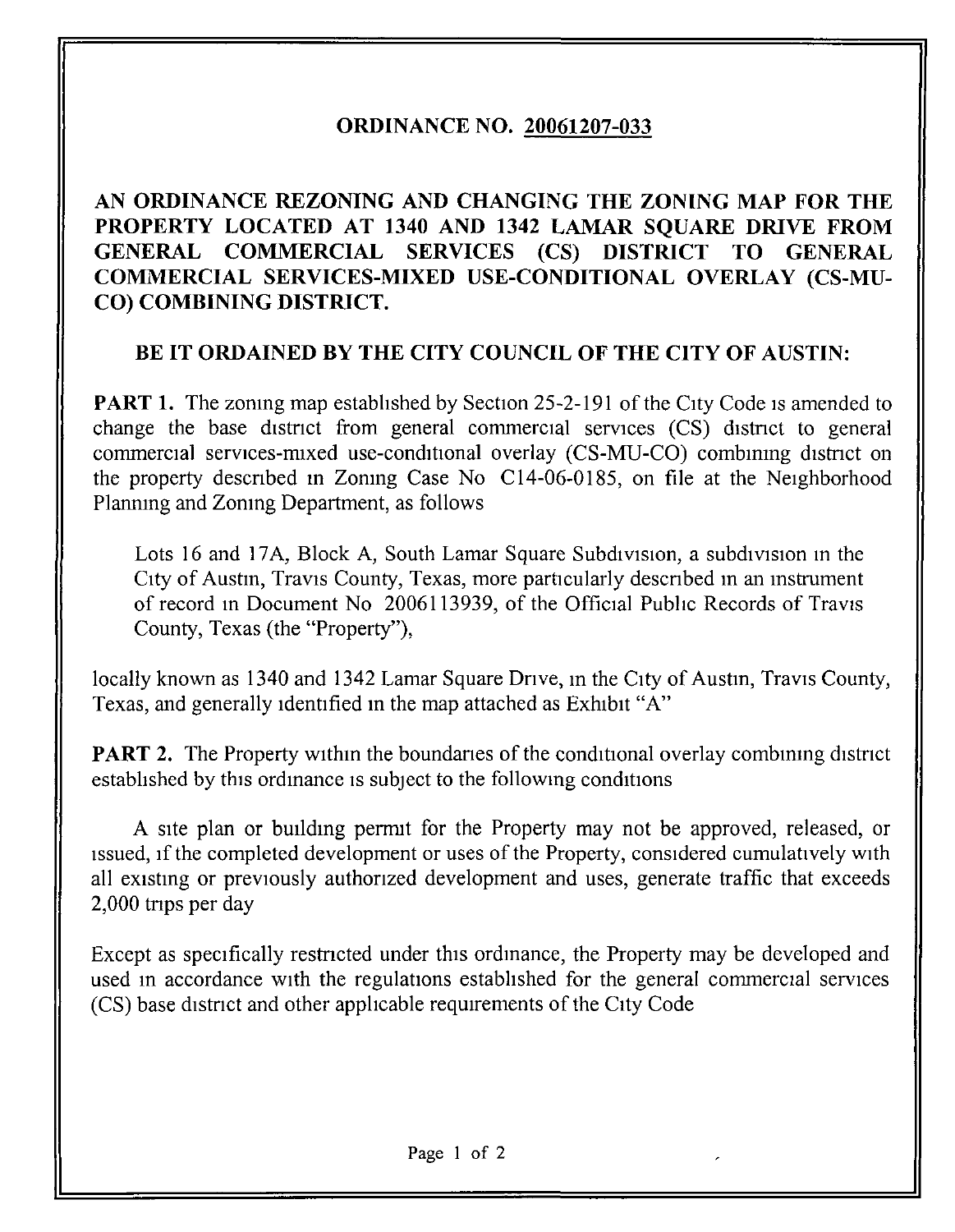PART 3. This ordinance takes effect on December 18, 2006 PASSED AND APPROVED §<br>§<br>§ December 7 ..., 2006  $W\mathfrak{t}_L$ -. ill Mayor APPROVED: ATTEST: David Allan Smith Shirley A Gentry City Attorney CiW Clerk Page 2 of 2